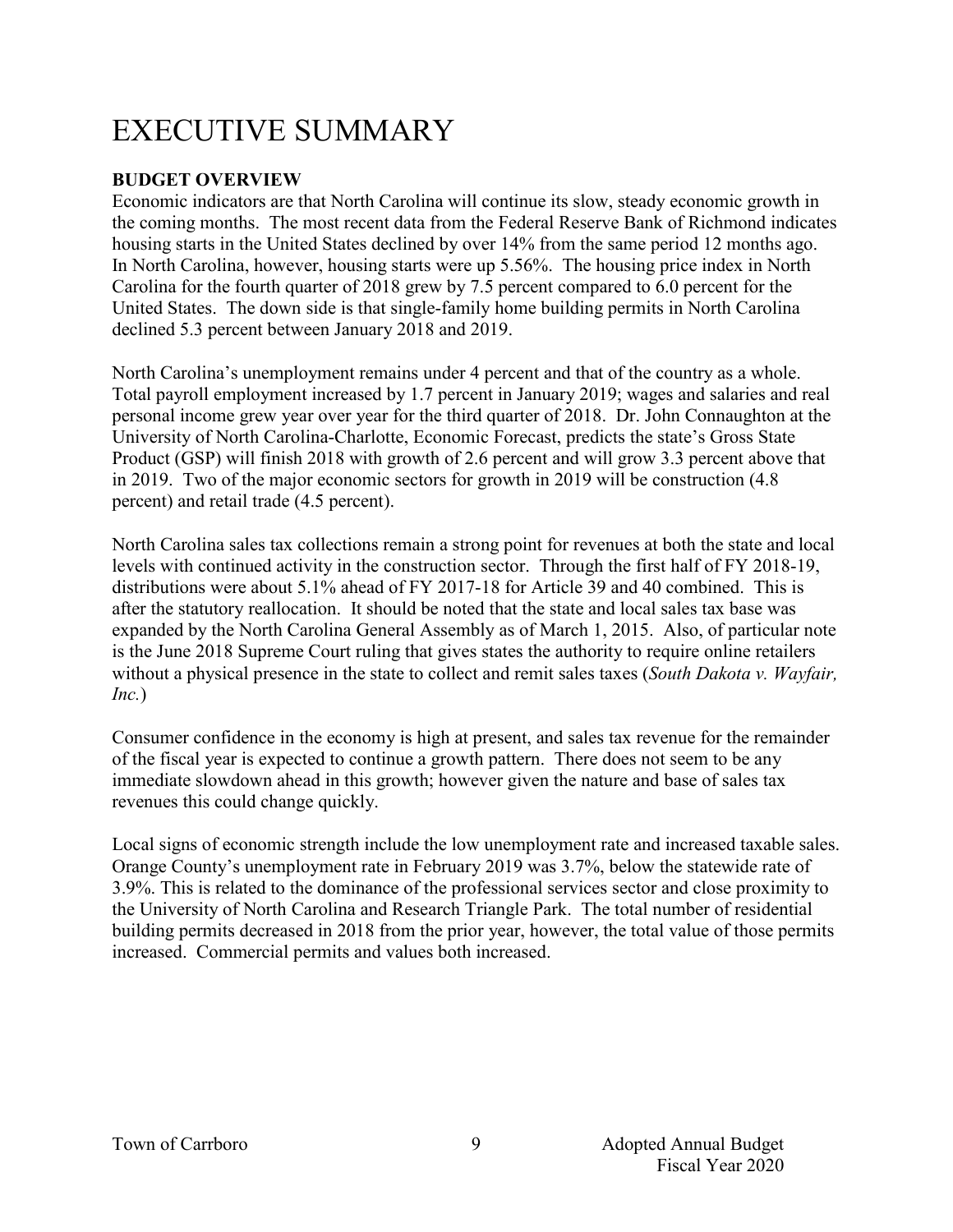|               | <b>COMMERCIAL</b> | <b>PERMITS</b> | <b>RESIDENTIAL</b> | <b>PERMITS</b> |
|---------------|-------------------|----------------|--------------------|----------------|
| Fiscal Year   |                   |                |                    |                |
| Ended June 30 | Number            | Value          | Number             | Value          |
| 2009          | 320               | 1,581,608      | 425                | 19,858,118     |
| 2010          | 228               | 14,177,902     | 547                | 23,614,500     |
| 2011          | 123               | 2,794,123      | 556                | 16,089,505     |
| 2012          | 531               | 18,534,892     | 594                | 20,328,808     |
| 2013          | 395               | 6,926,461      | 539                | 21,670,200     |
| 2014          | 319               | 8,424,490      | 564                | 16,305,265     |
| 2015          | 370               | 8,098,185      | 621                | 20,965,551     |
| 2016          | 348               | 6,449,249      | 607                | 17,125,298     |
| 2017          | 297               | 3,489,324      | 624                | 19,431,014     |
| 2018          | 303               | 27,118,248     | 579                | 23,384,464     |

### **COMMERCIAL AND RESDIENTIAL TOWN PERMITS, 2018**

Through March, general fund revenue collections for FY 2018-19 total \$19.6 million or 86% of the adopted budget. Last year at this time, total general fund revenue collections were \$19.2 million or 84% of adopted budget. Property tax revenue collections to date are \$12.9 million or 108% of budget. Local sales tax revenues through January total \$2.3 million compared to \$2.2 million at the same time last year. Unrestricted and restricted intergovernmental revenues yearto-date are 50% and 90% of budget, respectively. (Note: In terms of distribution, the North Carolina Department of Revenue distributes local sale tax revenues to localities three months after the month in which they are earned, and intergovernmental revenues three month after the end of the quarter.) Overall, total general fund revenue collections for FY 2018-19 are anticipated to meet or exceed the adopted budget.

While most economic indicators for the state continue to be strong with high consumer confidence in the economy, the Town continues to take a conservative approach in estimating revenues. As noted above, the state and local sales tax base has been expanded, and statutory reallocation of sales tax revenues to certain rural areas, are now in effect. For the FY 2019-20 budget the Town assumes that the North Carolina General Assembly will make no changes during its 2019 session that would negatively impact the Town's existing revenue stream.

### **TOTAL TOWN BUDGET**

In developing the FY 2019-20 budget, operating expenses were identified for reduction, capital item requests were re-prioritized, and some vehicle/equipment purchases deferred to future years. The major goals in developing the 2019-20 budget were to:

- Implement the Board's strategic priorities,
- Manage costs while improving services to the citizens,
- Develop a balanced budget,
- Increase funding for affordable housing
- Adjust compensation for employees to be more competitive with local labor market, as well as retention purposes, and,
- Conceptualize a long term financial sustainability plan for the Town.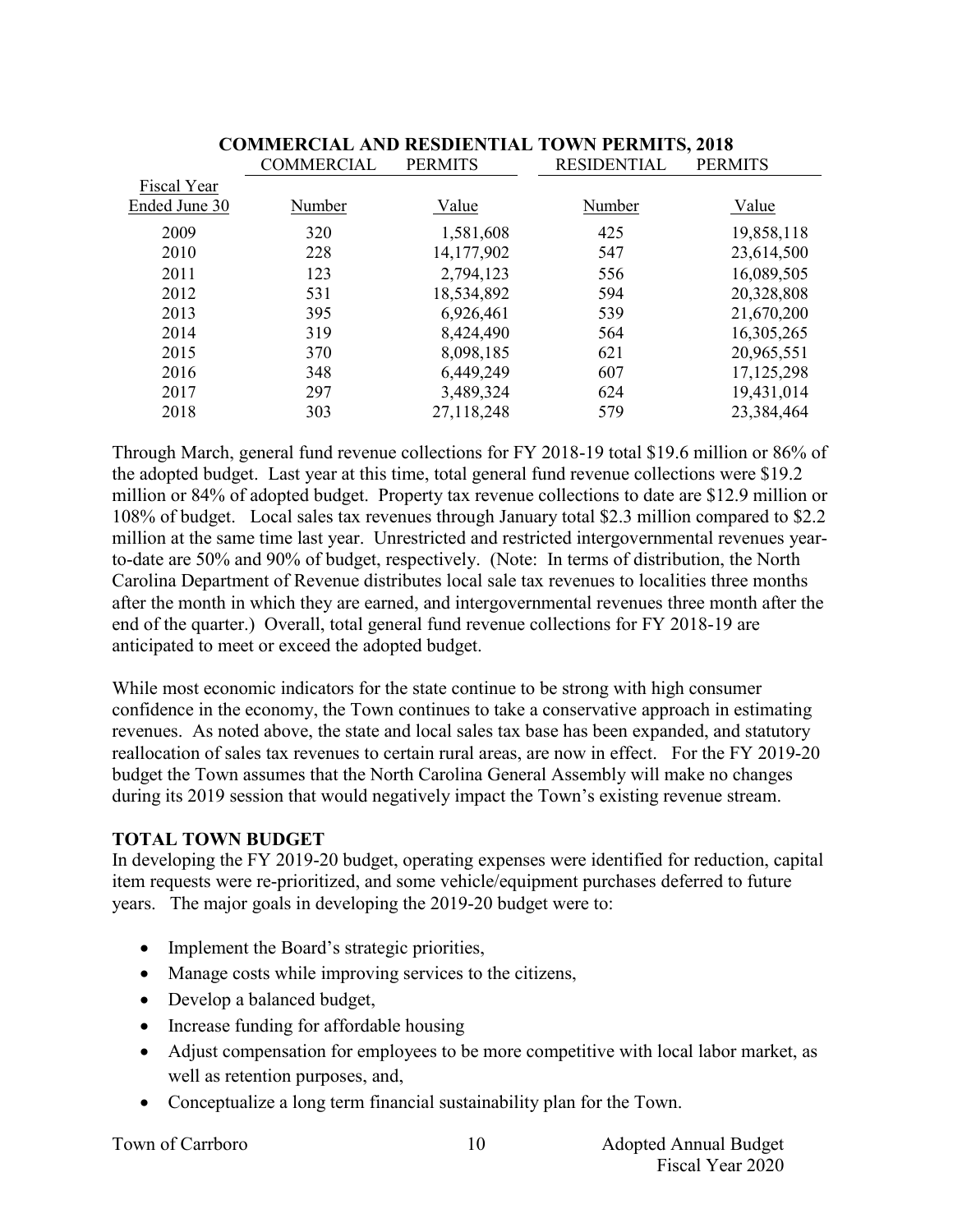The total Adopted General Fund budget for FY 2019-20 is \$24,577,008, which is a 7.5% increase from the adopted budget of \$22.8 million last year. When all other funds are considered, the total Town budget for FY 2019-20 is \$58.0 million as follows:

|                                 | 2018-19        | FY 2019-20     |            |            |
|---------------------------------|----------------|----------------|------------|------------|
|                                 | <b>Adopted</b> | <b>Adopted</b> | Amount     | <b>Pct</b> |
|                                 | <b>Budget</b>  | <b>Budget</b>  | Change     | Change     |
| General Fund                    | 22,862,722     | 24,577,008     | 1,714,286  | 7.5%       |
| <b>Special Revenue Funds</b>    | 2,097,939      | 2,145,252      | 47,313     | 2.3%       |
| <b>Capital Project Funds</b>    | 23,403,462     | 30,472,938     | 7,069,476  | 30.2%      |
| <b>Total Governmental Funds</b> | 48,364,123     | 57, 195, 198   | 8,831,075  | 18.3%      |
| <b>Storm Water Utility Fund</b> | 900,000        | 798,775        | (101, 225) | $-11.2%$   |
| <b>Grand Total</b>              | 49,264,123     | 57,993,973     | 8,729,850  | 17.7%      |

### **BUDGET SUMMARY**

### **BUDGET PROCESS**

The budget process is similar to past years. Departments are required to justify their operating budget for the continuation of services. Proposed new or expanded services are to be kept to a minimum or none at all. The continuing budget includes adjustments for price increases in the cost of goods and services; and may include projects and infrastructure expenditures reflected in the annual Capital Improvement Plan (CIP) which includes street resurfacing costs, replacement of vehicles and equipment, and debt service payments for capital commitments. All other requests defined as "new program or service initiative" are evaluated and, if approved, added to the continuation budget.

### **REVENUES**

Carrboro's revenue stream has two broad types of revenues: recurring revenues and other financing sources which represent certain one-time inflows of revenue. Recurring revenues consist of property taxes, local sales taxes, other taxes/licenses, and intergovernmental revenues. Together these revenues comprise approximately 87% of general fund revenues.

For FY 2019-20 total recurring revenues are projected to increase by 6.0% over the FY 2018-19 Adopted Budget. The projection for property tax revenues were increased over last year's budget to be more in line with historical trends. Other Taxes and Licenses are expected to remain steady now that the Tax and Tag System has eliminated the backlog of unpaid vehicle taxes and registration fees which had resulted in additional revenues over the past 2-3 years. This system was implemented by the North Carolina Department of Motor Vehicles that requires the collection of the motor vehicle tax and registration fee at the time of renewal. Previously motor vehicles could be registered and then taxes billed and collected by the County Tax Administrator in which the vehicle was registered.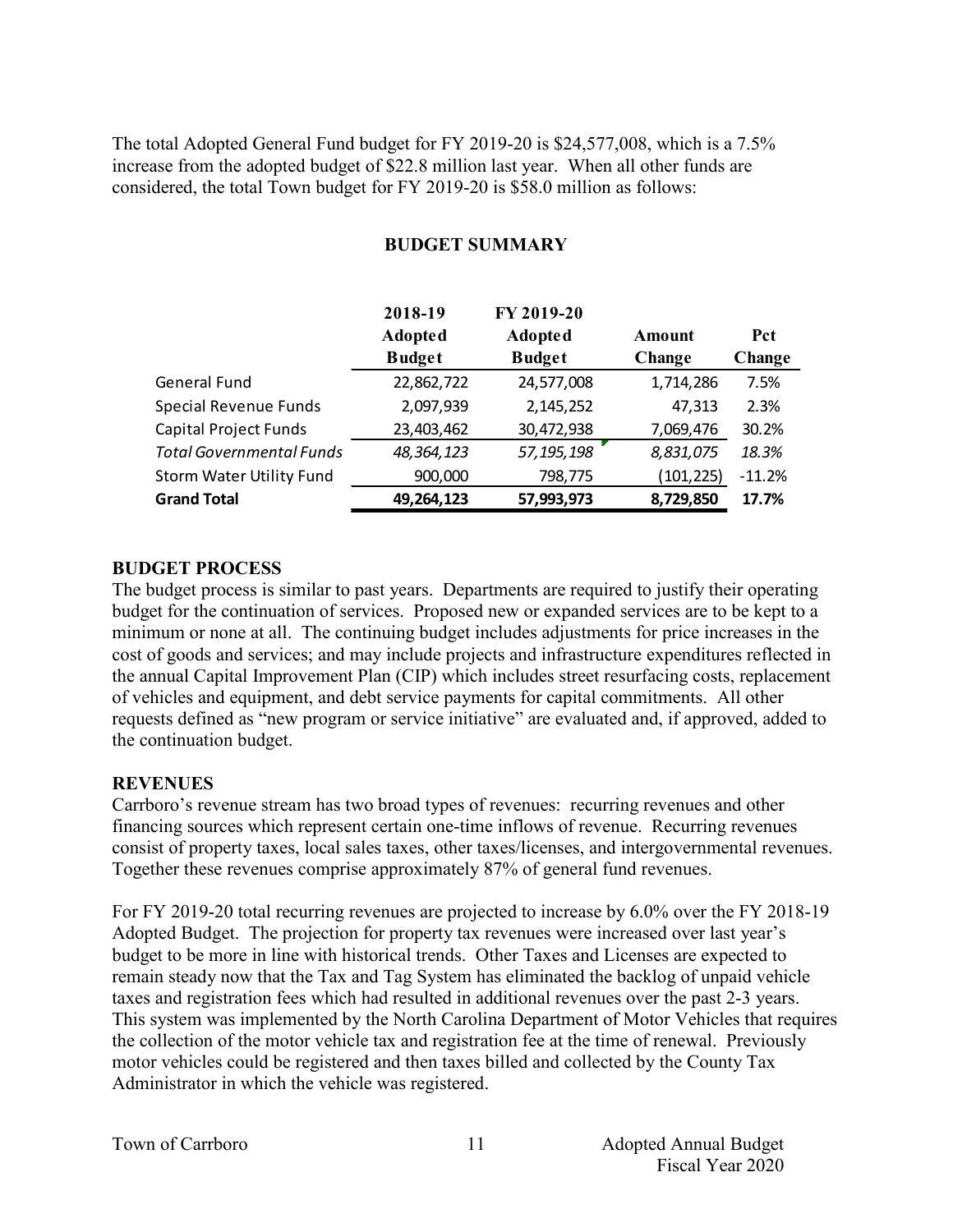Intergovernmental revenues, which comprise 8.3% of general fund revenues, are expected to decrease by 0.5% due to lower estimates on sales tax collections from satellite sales and telecommunications. Sales tax revenues, which represent 18.9% of general fund revenues, are expected to continue positive growth trends as consumer confidence remains high.

|                                   | 2018-19<br><b>Adopted</b><br><b>Budget</b> | FY 2019-20<br><b>Adopted</b><br><b>Budget</b> | Amount<br>Change | Pct<br>Change |  |
|-----------------------------------|--------------------------------------------|-----------------------------------------------|------------------|---------------|--|
| <b>Property Taxes</b>             | 11,945,655                                 | 12,978,367                                    | 1,032,712        | 8.6%          |  |
| Local Sales Tax                   | 4,475,980                                  | 4,649,090                                     | 173,110          | 3.9%          |  |
| <b>Other Taxes &amp; Licenses</b> | 1,604,757                                  | 1,610,441                                     | 5,684            | 0.4%          |  |
| Intergovernmental                 | 2,056,081                                  | 2,045,898                                     | (10, 183)        | $-0.5%$       |  |
| <b>Grand Total</b>                | 20,082,473                                 | 21,283,796                                    | 1,201,323        | 6.0%          |  |

# **Recurring Revenues – General Fund**

Property and sales tax revenues continues to make up 72% of total general fund revenues in FY 2019-20. The total property tax valuation is estimated to be \$2,269,860,965 based on valuation by the Orange County Tax Administrator. This is a 0.2% growth over the past year. In FY 2019-20 each penny on the tax rate is projected to generate approximately \$226,986. In addition, property tax relief is available for the elderly, permanently-disabled persons, and veterans who meet income and other specific exemption requirements.

Retail sales statewide in North Carolina are trending upward and consumer confidence is high. Overall local sales tax revenues (\$2.3 million to date), reflecting six months of collections for the year, are 19.6% of the Town's FY 2018-19 adopted budget (\$4.5 million). According to the FY 2019-20 Revenue Projections Report by N. C. League of Municipalities, sales tax distributions to local governments by the state during the first six months of FY 2018-19 were up approximately 5.1% over the same period in FY 2017-18. The League of Municipalities anticipates that sales tax revenues statewide for the current fiscal year 2018-19 will be 5.1% above the FY 2017-18 distributions. For next fiscal year 2019-20 local sales tax revenues statewide are expected to increase by 4.5% above the FY 2018-19 actuals.

In FY 2014-15 municipalities experienced growth in electricity tax revenues due to a change by the General Assembly in the method of distribution for electricity and piped natural gas sales. This change required general sales tax to be collected by the state and then get allocated to municipalities based on 44% and 20% for electricity and natural gas, respectively. In the past these revenues have been distributed based on the services within municipal boundaries.

Electricity distributions to municipalities statewide for the first two quarters of FY 2018-19 were up approximately 17.9% from the previous year. Projections for statewide electricity revenues for FY 2018-19 are expected to increase by 4.8%. For FY 2019-20, they are projected to increase by 1.5%.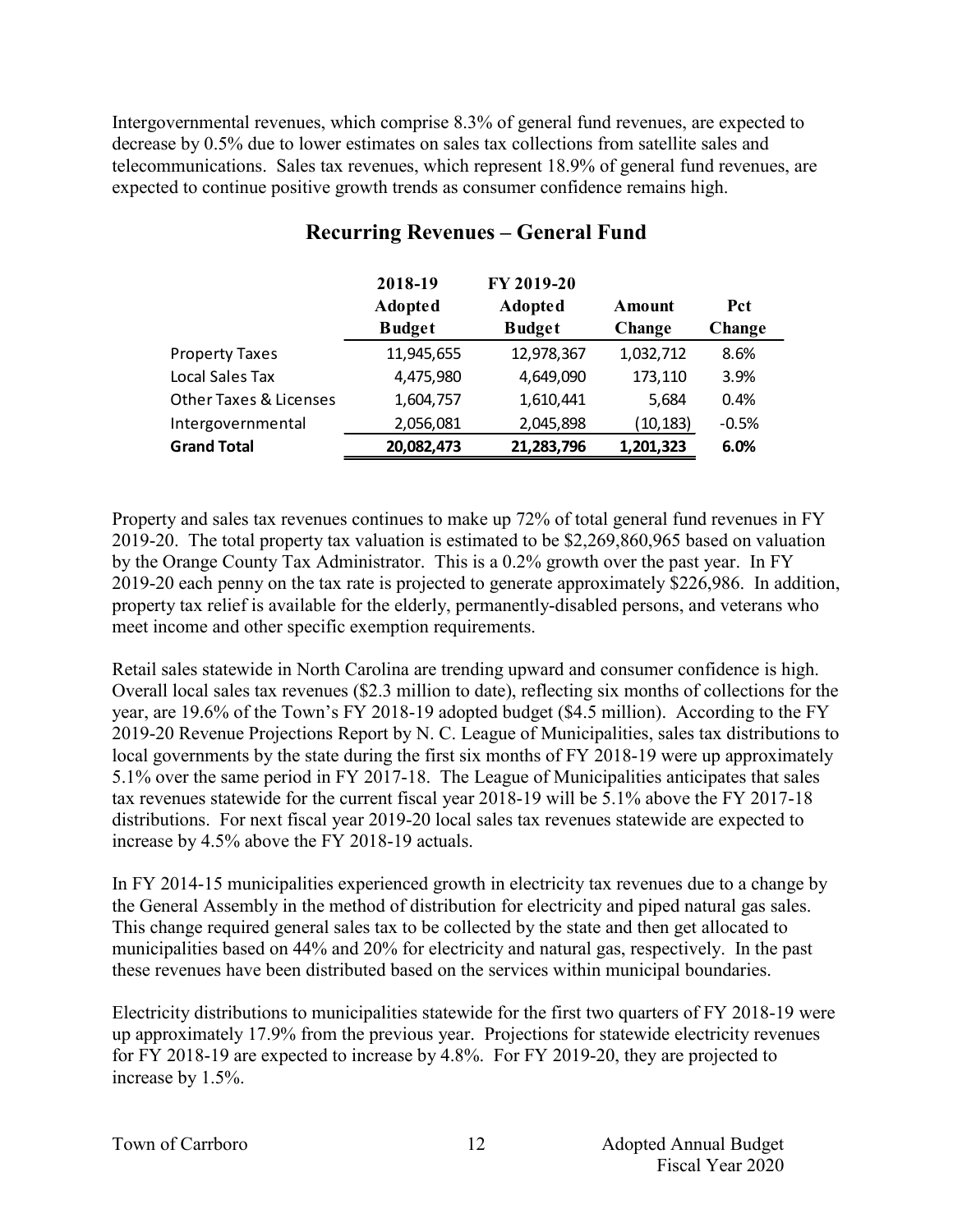Sales tax on piped natural gas statewide, on a percentage basis, declined sharply under the new distribution formula. Through the first two quarters of FY 2018-19, natural gas revenues have been 7.4% higher over the same period in FY 2017-18. The N. C. League of Municipalities has projected that statewide distributions to municipalities for FY 2018-19 will be 18.3% lower than the past year; and, for FY 2019-20 the projection is expected be 1.3% below that of FY 2018-19.

For FY 2018-19, the Town has collected \$542,838 (58% of budget) in electricity tax revenues, and \$13,305 (31% of budget) in piped natural gas. In projecting electricity and natural gas tax revenues, it is important to remember that these revenues will depend on weather, consumption, and price of the utility. Significant fluctuations in local weather patterns and conditions directly affect consumption and may not mirror the statewide trend.

Telecommunications Sales Tax revenues statewide continue to show decreases. Consumers are continuing to move away from landline telephone service to mobile telephone service. Annual statewide telecommunications revenues for FY 2018-19 are expected to decrease by 3.3% with an additional decline of 3.9% in FY 2019-20. For the first two quarters of this fiscal year 2018- 19 the Town has received revenue of \$89,684 or 42.0% of the adopted budget.

Local Video Programming revenue distributions continue to decrease statewide. The continuing revenue declines are due primarily to TV customers "cutting the cord" in favor of streaming services. The cable TV industry has responded with more streamlined cable packages that are more attractive to customers and seems to be slowing the decline rate. Projections of future video programming revenue vary. The N. C. League of Municipalities expects that video programming distributions statewide will decrease by 1.3% in FY 2018-19, and continue to decline in FY 2019-20. For the first two quarters of FY 2018-19, the Town has received revenue of \$29,823 or 54.0% of the adopted budget

Municipalities with qualifying Public, Educational, and Governmental (PEG) channels are entitled to supplemental PEG channel support funds for up to three channels. The amount per channel for FY 2018-19 is approximately \$27,027 and is expected to remain the same for FY 2019-20.

Beer and wine sales taxes is an excise tax charged on the production of alcohol in North Carolina, and a portion is distributed to municipalities based on population. For FY 2018-19 state officials have indicated that beer and wine sales tax distributions will be 2.1% higher than last year and a 1.0% increase is expected for FY 2019-20.

### **OTHER FINANCING**

Other financing sources in the General Fund include inter-fund transfers, installment financing and fund balance appropriation. Revenues from other financing sources in FY 2019-20 are from Fund Balance Appropriation and total \$1,500,753 or 6.1% of the total adopted budget. This is an increase of \$412,362 or 37.9% over the adopted FY 2018-19 budget. The Town has adopted a policy that "fund balance appropriation is not to exceed 10% of the total General Fund operating budget in any given year."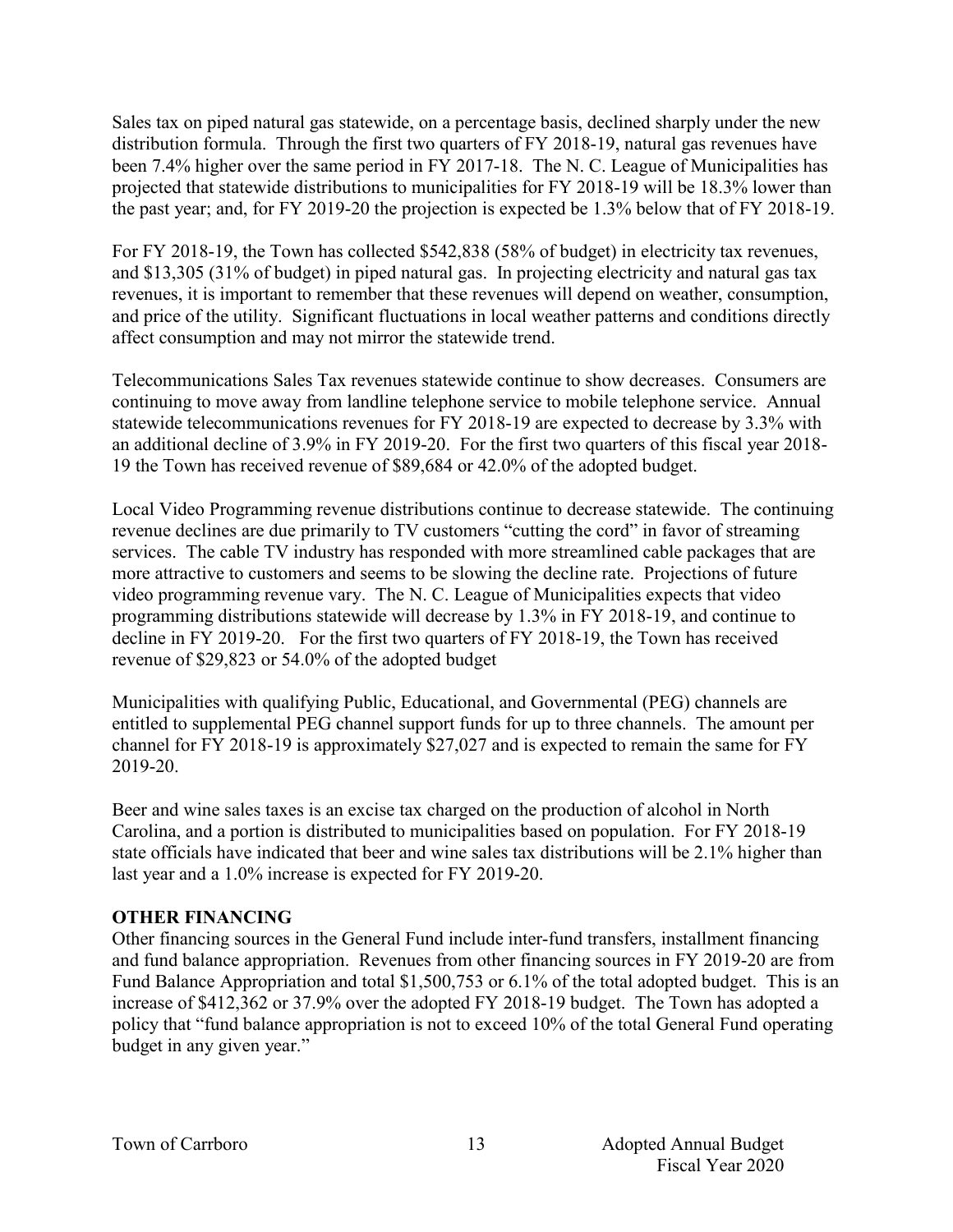### **OTHER FINANCING FY 2019-20**

|                     | 2018-19                  | FY 2019-20               |         |         |
|---------------------|--------------------------|--------------------------|---------|---------|
|                     | <b>Adopted</b>           | <b>Adopted</b>           | Amount  | Pct     |
|                     | <b>Budget</b>            | <b>Budget</b>            | Change  | Change  |
| Interfund Transfers | $\overline{\phantom{0}}$ | $\overline{\phantom{0}}$ |         | #DIV/0! |
| Fund Balance        | 1,088,391                | 1,500,753                | 412,362 | 37.9%   |
| <b>Grand Total</b>  | 1,088,391                | 1,500,753                | 412,362 | 37.9%   |

### **FY 2019-20 GENERAL FUND REVENUE SOURCES % of Total \$24,279,533**



### **EXPENDITURES**

For FY 2019-20 total General Fund operating expenses are essentially unchanged from FY 2018- 19. Of the total budget, personnel costs account for 60%, while operating costs account for 37%. Capital outlay and transfers account for the remaining 3%.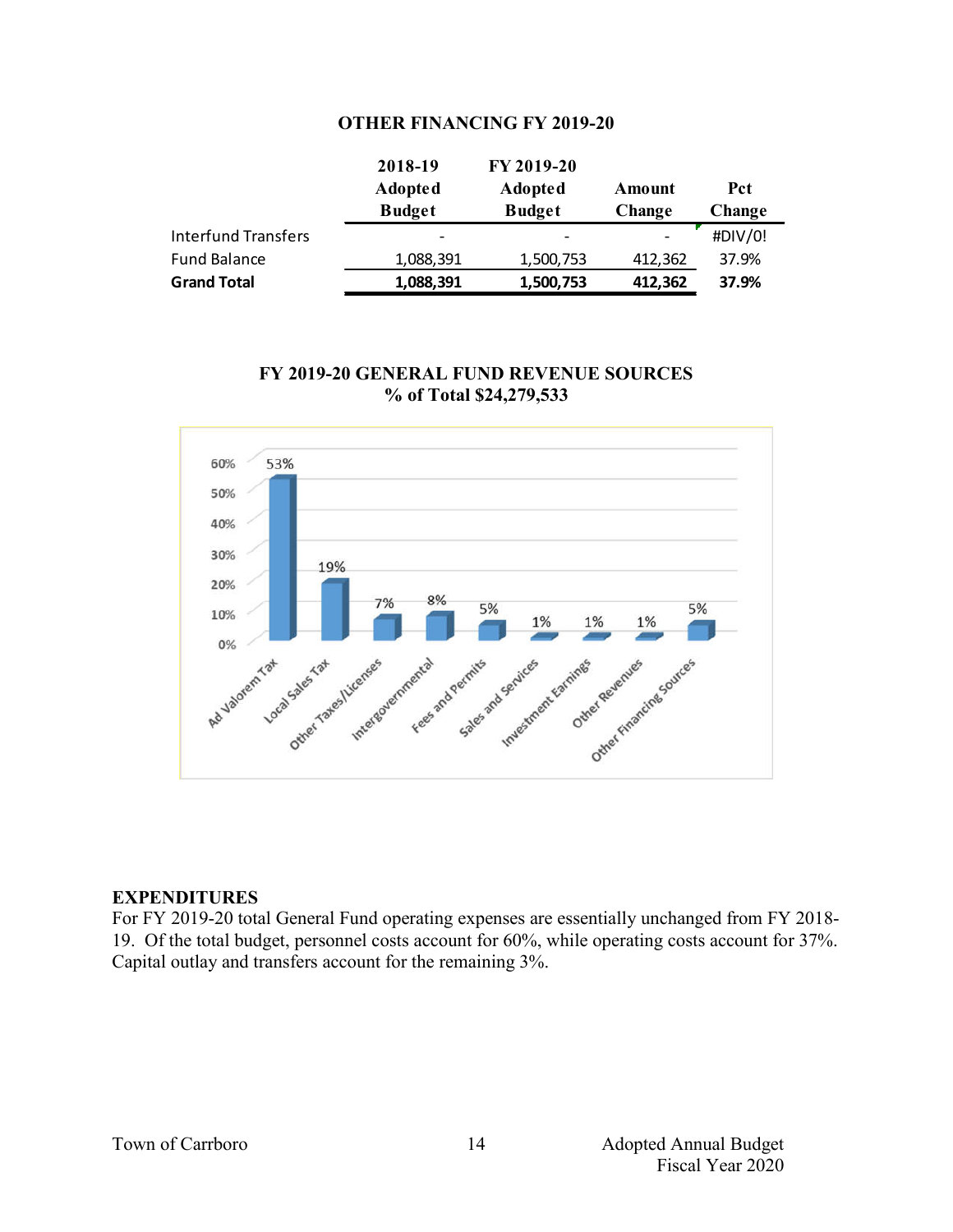|                       | 2018-19<br><b>Adopted</b><br><b>Budget</b> | FY 2019-20<br><b>Adopted</b><br><b>Budget</b> | <b>Pct</b><br>Change |
|-----------------------|--------------------------------------------|-----------------------------------------------|----------------------|
| Personnel             | 13,549,281                                 | 14,630,474                                    | $8.0\%$              |
| Operating             | 8,764,062                                  | 9,203,734                                     | $5.0\%$              |
| <b>Capital Outlay</b> | 299,379                                    | 285,600                                       | $-4.6%$              |
| <b>Transfers</b>      | 250,000                                    | 457,200                                       | 82.9%                |
| <b>TOTAI</b>          | \$22,862,722                               | \$24,577,008                                  | 7.5%                 |

### **General Fund Budget Summary**

#### **PERSONNEL**

Personnel cost are expected to increase by 8.0%. Factors that affect personnel cost include: a) 4.0% across the board pay adjustment to permanent employees in FY 2019-20; b) projected 15% increase in health insurance premiums; and increase in employer contribution rate to Local Government Employees Retirement System.

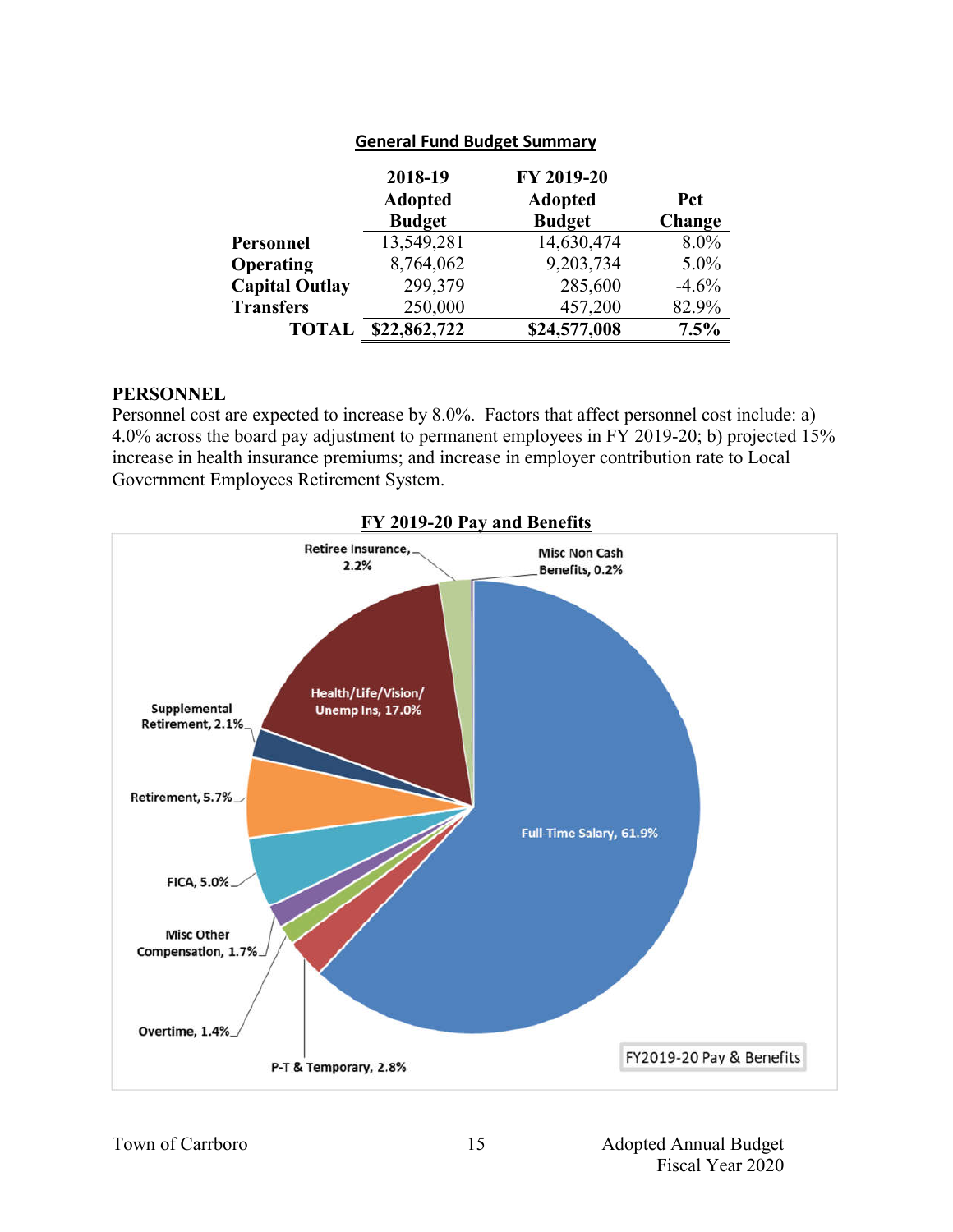Contribution rates for the Local Government Employees' Retirement System (LGERS) will increase from 7.75% to 8.95% for general employees; and, from 8.50% to 9.70% for law enforcement officers in FY 2019-20. Below is the schedule of contribution rates through FY 2022-23.

|                    | <b>LGERS Employer Contribution Rate</b> |                                                   |  |  |  |  |  |
|--------------------|-----------------------------------------|---------------------------------------------------|--|--|--|--|--|
| <b>Fiscal Year</b> |                                         | <b>General Employees Law Enforcement Officers</b> |  |  |  |  |  |
| 2018-19            | 7.75%                                   | 8.50%                                             |  |  |  |  |  |
| 2019-20            | 8.95%                                   | 9.70%                                             |  |  |  |  |  |
| 2020-21            | 10.15%                                  | 10.90%                                            |  |  |  |  |  |
| 2021-22            | 11.35%                                  | 12.10%                                            |  |  |  |  |  |
| 2022-23            | 12.45%                                  | 13.20%                                            |  |  |  |  |  |

No merit or performance pay will be provided for employees in FY 2019-20. When the Board of Aldermen approved the pay-for-performance plan, it was understood that performance pay amounts may vary from year to year depending on budget availability and labor market conditions. In order to increase retention and become more competitive with the local labor market, the Town will provide a 4 percent across the board compensation adjustment for all regular employees.

The number of full-time equivalent positions will increase from 163.5 to 167.0 (these totals include two positions funded by Stormwater Utility Enterprise Fund). An additional Groundskeeper I and one Engineering Technician will be added to the Public Works Department; an Associate Planner will be added to the Planning Department; and a permanent part-time Program Support Assistant I will be changed to a full-time Program Support Assistant II in Recreation and Parks. Funds to cover the proposed across the board pay adjustments, health insurance premium increases, and other proposed pay and classification changes have been budgeted in Non-Departmental.

### **OPERATIONS EXPENSES**

General Fund operating expenses in FY 2019-20 will increase by 2.66% from \$8,964,869 to \$9,203,734. In addition to maintaining the existing service levels, funds are budgeted for Employee and Organizational Development activities (e.g., risk management/safety, racial sensitivity and equity training, supervisor training, etc.). Several initiatives begun in previous fiscal years will be continued in FY 2018-19. These include implementation of parking plan, implementation of solid waste study pilot programs, gold level bicycle designation, facility and space renovations, repair or construction, new permitting software for planning. The Town will continue with implementation of its Strategic Energy and Climate Protection Plan. Particular attention will be given to new projects to incorporate energy savings strategies with the goal of reducing operating costs.

# **CAPITAL OUTLAY**

Capital outlays in the General Fund will decrease by 4.6% from \$299,379 to \$285,600 in FY 2019-20. In the Capital Projects Fund, the Town is looking to finance a major building in 2019- 20 as well as lease purchase the following vehicles and equipment.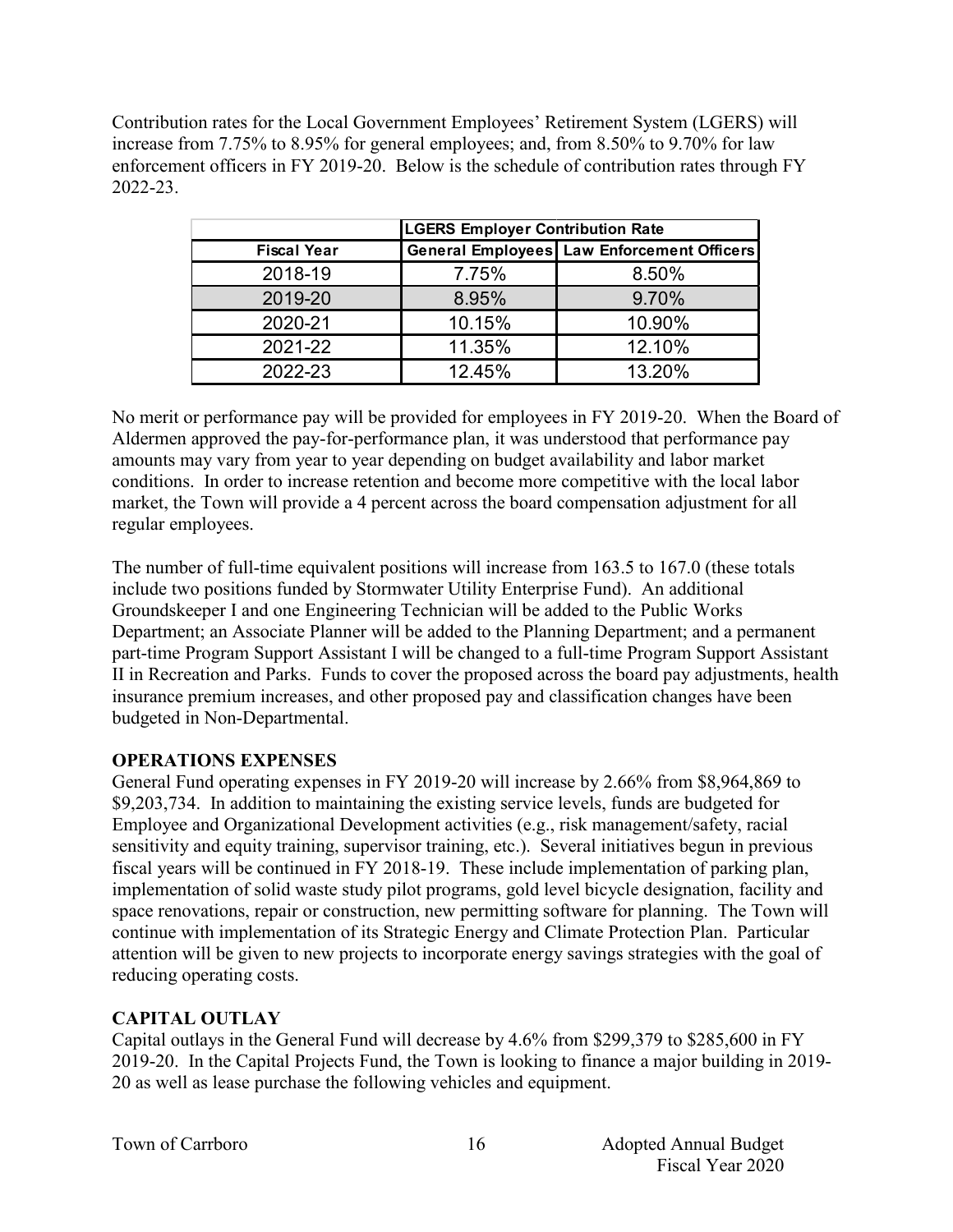| <b>DEPARTMENT</b> | <b>VEHICLES/EQUIPMENT</b> | <b>COST ESTIMATE</b> |
|-------------------|---------------------------|----------------------|
| Police            | 6 Vehicles @ \$55,469     | \$332,814            |
| Planning          | Vehicle for Admin Staff   | \$30,000             |
| Public Works      | Garbage Truck             | \$430,000            |
|                   | <b>TOTAL</b>              | \$792,814            |

As part of the Town's strategic energy and climate protection plan, police patrol vehicles will be equipped with a Havis Idle Manager. This will allow officers to operate mission critical electrical loads such as lights, radio, lap top and in-car video system without the engine running. This idle manager will also reduce unnecessary engine idling, save fuel, reduce wear and tear on engine, and reduce greenhouse gas emissions. The Town will continue to evaluate alternatives and options to convert its entire fleet to a fuel source other than gas to reduce greenhouse gas emissions.

### **SPECIAL REVENUE FUND**

The Special Revenue Fund accounts for revenues and expenditures legally restricted or designated by the Board of Aldermen for specific program activities or services. Included in the Special Revenue Fund are: revolving loans for economic development or energy efficiency, business loan program, affordable housing, and grants administration.

The total budget for the Special Revenue Fund in FY 2019-20 is \$2.1 million dollars.

|                                   |                | я всим нетвоего год всятим |            |            |
|-----------------------------------|----------------|----------------------------|------------|------------|
|                                   | <b>Adopted</b> | <b>Adopted</b>             |            |            |
|                                   | <b>Budget</b>  | <b>Budget</b>              | Amount     | Pct        |
|                                   | FY2018-19      | FY2019-20                  | Change     | Change     |
| <b>Fund:</b>                      |                |                            |            |            |
| <b>Affordable Housing</b>         | 337,500        | 358,500                    | 21,000     | $6.2\%$    |
| <b>Grant Administration</b>       | 975,360        | 998,096                    | 22,736     | $2.3\%$    |
| <b>Revolving Loans for Energy</b> |                |                            |            |            |
| <b>Efficiency</b>                 | 111,277        | 267,388                    | 156,111    | 140.3%     |
| <b>Revolving Loans for</b>        |                |                            |            |            |
| <b>Economic Development</b>       | 558,331        | 521,268                    | $-37,063$  | $-6.6\%$   |
| <b>Business Loan Fund *</b>       | 115,471        | $\theta$                   | $-115,471$ | $-100.0\%$ |
|                                   |                |                            |            |            |
| <b>Totals</b>                     | \$2,097,939    | \$2,145,252                | \$47,313   | $2.3\%$    |

### **SPECIAL REVENUE FUND SUMMARY**

The Business Loan Fund was closed in FY 2019 \*

For FY 2019, the Town's property tax rate increased by  $\frac{1}{2}$  cents and was dedicated to funding the Affordable Housing Fund. For FY 2020, the property tax rate will increase by another  $\frac{1}{2}$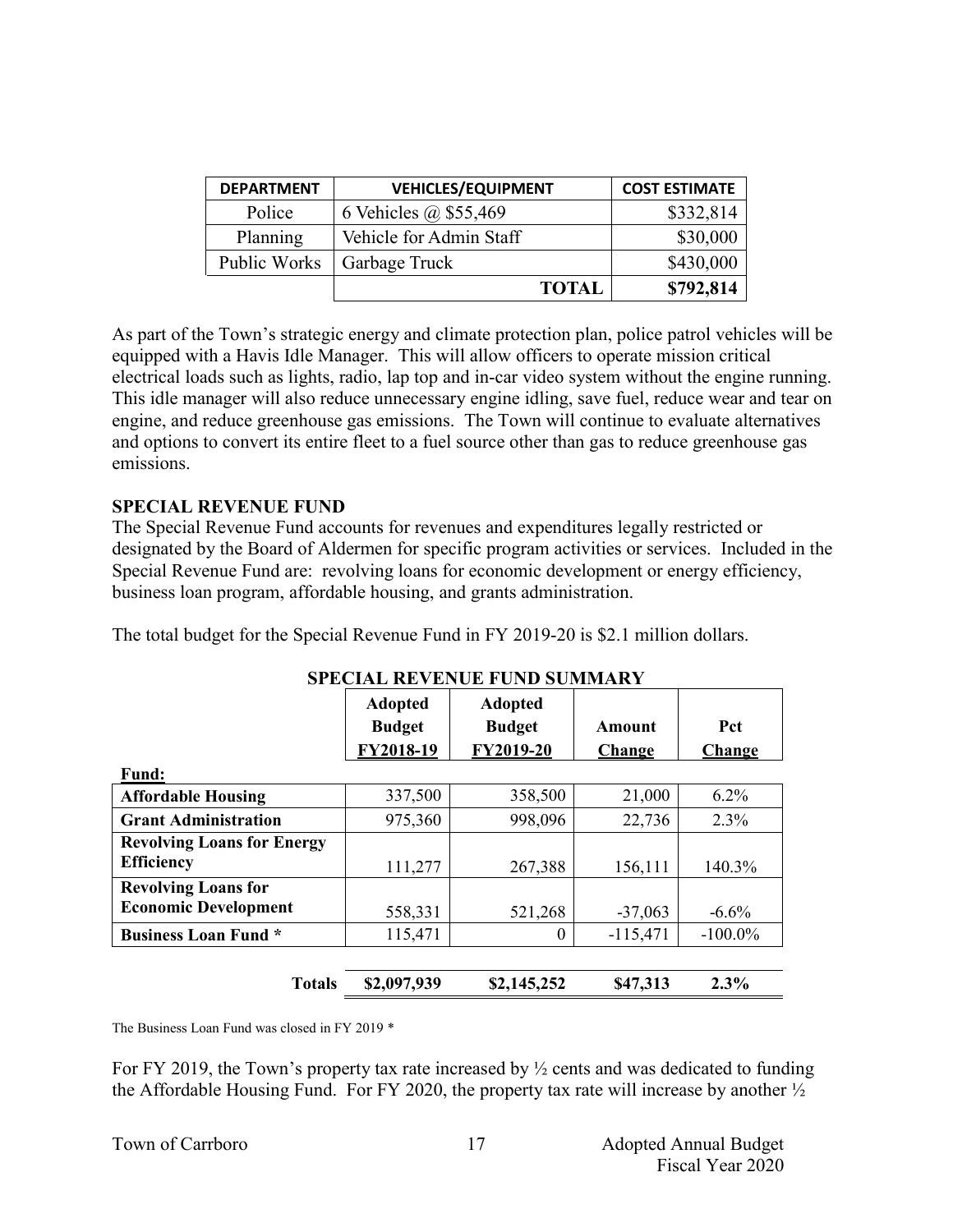cents and be dedicated to the Affordable Housing Fund. An additional, and final, ½ cent increase for the Affordable Housing property tax is planned to occur in FY 2021.

### **CAPITAL PROJECTS FUND**

The Capital Projects Fund accounts for capital projects that are financed by the general obligation bonds, other debt instruments and pay-go for the construction or acquisition of a capital asset. Included in the Capital Projects Fund are: capital projects; capital reserve; GO bonds for sidewalks and greenway; and payment in lieu.

Capital projects (i.e., those costing more than \$100,000 or take more than one year to complete) are generally established in the Capital Improvements Plan (CIP). Most capital projects are funded by the adoption of a Capital Project Ordinance by the Board of Aldermen that requires a balanced budget (i. e. expenses equal anticipated revenues) and is in effect until completion of the project.

Contingent upon fund balance ratios in the Town's general fund being within the stated policy goal of 22.5% to 35%, fund balance may be assigned or committed for future capital projects if the fund balance exceeds 35%. At June 30, 2018, unassigned fund balance in the general fund exceeded 35% and the Town Manager, in accordance with Town policy, assigned \$2.0 million for future capital projects. The Board of Aldermen is required to take formal action to commit the use of fund balance for projects or proposed in any current or future year's budget.

The total Capital Project Fund budget for FY 2019-20 is \$30.5 million. The largest project is the planned joint development of 203 South Greensboro Street by Orange County and the Town at an anticipated cost of \$15.7 million. This project is to construct a facility to house the Orange County Southern Branch Library and Town administrative offices with the potential for also accommodating other compatible uses. The Town expects to do debt financing for its share of the costs; however, the actual amount is not known at this time. Further, the Town will also have to develop a financing plan to undertake needed building improvements over the next five years.

|                                   | <b>Adopted</b><br><b>Budget</b><br>FY2018-19 |            | <b>Adopted</b><br><b>Budget</b><br>FY2019-20 |            | Amount<br>Change |           | Pct<br><b>Change</b> |  |
|-----------------------------------|----------------------------------------------|------------|----------------------------------------------|------------|------------------|-----------|----------------------|--|
| Fund:                             |                                              |            |                                              |            |                  |           |                      |  |
| Capital Projects                  | S                                            | 20,293,393 | \$                                           | 22,566,145 | \$               | 2,272,752 | 11.2%                |  |
| GO Bonds, Sidewalks and Greenways |                                              | 7,206,175  |                                              | 7,499,643  |                  | 293,468   | $4.1\%$              |  |
| <b>Capital Reserves</b>           |                                              | 250,000    |                                              | 406,200    |                  | 156,200   | 62.5%                |  |
| Payment In Lieu Reserves          |                                              | -          |                                              | 950        |                  | 950       | #DIV/0!              |  |
| <b>Totals</b>                     |                                              | 27,749,568 | \$                                           | 30,472,938 | S                | 2,723,370 | $9.8\%$              |  |

# **Budget Summary - Total CAPITAL PROJECTS FUND**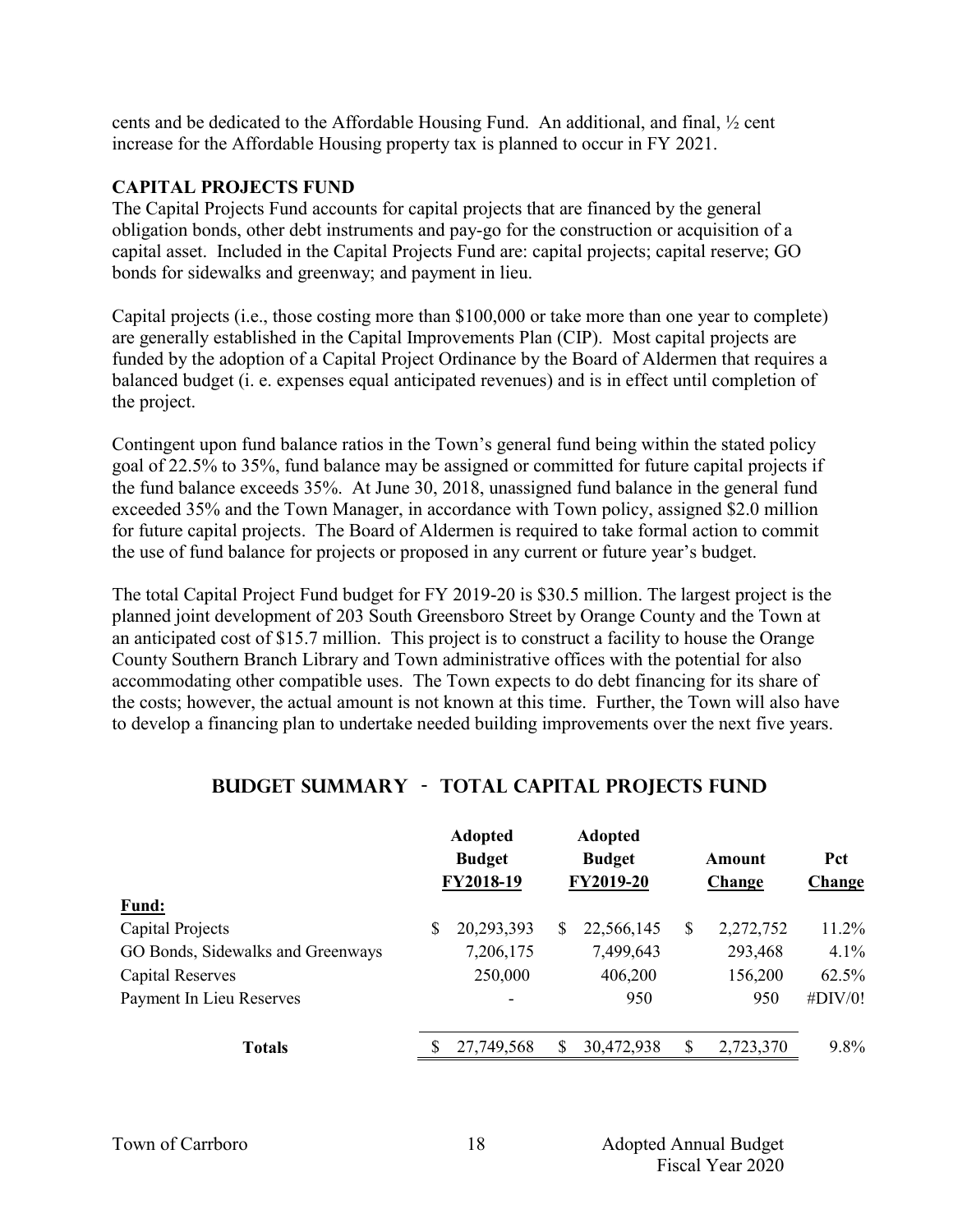In the GO Bond Sidewalk and Greenways Fund, the Town has been able to leverage state/federal funding for several of the sidewalk and greenway projects.

| Project                        |    | <b>Federal/State</b> | Local |           | Other |         | <b>Total Funding</b> |           |  |
|--------------------------------|----|----------------------|-------|-----------|-------|---------|----------------------|-----------|--|
| Homestead Road-CHHS MU         | \$ | 1,149,912            |       | 323,812   | \$    | 48,046  | \$                   | 1,521,770 |  |
| Path                           |    |                      |       |           |       |         |                      |           |  |
| Jones Creek Greenway           |    | 680,200              |       | 170,050   |       | -       |                      | 850,250   |  |
| Morgan Creek Greenway          |    | 1,254,000            |       | 114,663   |       | 199,837 |                      | 1,568,500 |  |
| <b>Rogers Road Sidewalk</b>    |    | 542,600              |       | 829,058   |       |         |                      | 1,371,658 |  |
| South Greensboro Street Design |    | 1,154,626            |       | 43,153    |       | 552,340 |                      | 1,750,119 |  |
| <b>Total</b>                   | \$ | 4,781,338            | S     | 1,480,736 | S     | 800,223 | <sup>\$</sup>        | 7,062,297 |  |
| % of Total                     |    | $67.7\%$             |       | 21.0%     |       | 11.3%   |                      | 100.0%    |  |

Because capital projects can affect all categories of spending in the operating budget, it is important to have a systematic planning process to prioritize needs, as well as identify possible financing plan. The Town Manager is responsible for developing and maintaining a five-year Capital Improvement Plan (CIP) that includes long-term maintenance, infrastructure needs and technology needed for the community. As part of the Town's Strategic Energy and Climate Protection Plan, all capital projects are to be evaluated for energy savings which will reduce operating costs.

The CIP through FY 2024 can be reviewed on the Town's web site at:

http://www.townofcarrboro.org/250/Financial-Documents.

# **CONCLUSION**

Economic conditions in North Carolina continue to be positive with low unemployment rate, increased taxable sales and increased employment. Total non-farm employment has increased above last year's level. The professional and business services sector continues its rapid growth.

Locally, economic improvements are reflected in the low unemployment rate, taxable sales and increased value of building permits. Town revenues are projected to meet or exceed budget for the year ending June 30, 2019. Overall revenues for FY 2019-20 are expected to remain flat. The Town has begun to implement its strategic energy and climate protection plan with the goal of not only saving energy, but to reduce operating costs as well. All capital projects, including vehicles and equipment, will be considered for energy saving measures that will also lead to reduced operating costs. As in the past, all investments in capital equipment will be scrutinized from a cost-benefit analysis and to gain maximum use of the asset to the fullest extent possible.

Careful and balanced choices are presented in the FY 2019-20 budget that provide for continued delivery of quality services, carrying out Board priorities, acquiring needed capital items, and adjusting the compensation for Town's employees.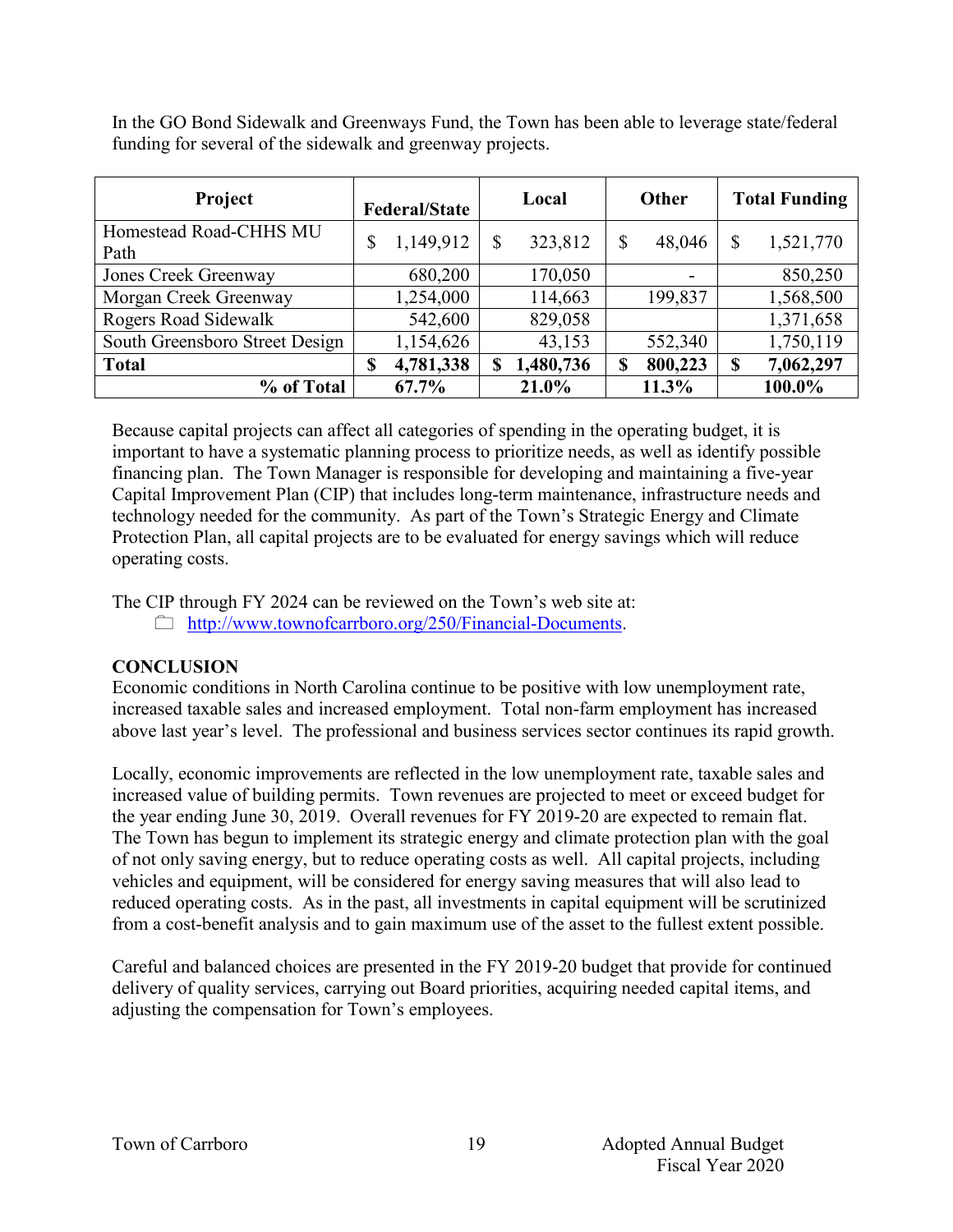| FY 2019-20 Revenue Budget Summary - All Funds by Major Fund |                 |                 |              |                    |                    |                    |  |  |
|-------------------------------------------------------------|-----------------|-----------------|--------------|--------------------|--------------------|--------------------|--|--|
|                                                             |                 |                 |              |                    |                    |                    |  |  |
|                                                             |                 | <b>Special</b>  |              | <b>Total</b>       | Percent            | <b>Storm Water</b> |  |  |
|                                                             | General         | Revenue         | Capital      | All                | All                | <b>Utility</b>     |  |  |
|                                                             | Fund            | Funds           | <b>Funds</b> | <b>Govtl Funds</b> | <b>Govtl Funds</b> | Fund               |  |  |
| Ad Valorem Tax                                              | 12,978,367<br>S | \$<br>225,000   |              | 13,203,367         | 23.1%              |                    |  |  |
| Local Sales Tax                                             | 4,649,090       |                 |              | 4,649,090          | 8.1%               |                    |  |  |
| Other Taxes/Licenses                                        | 1,610,441       |                 |              | 1,610,441          | 2.8%               |                    |  |  |
| Unrestricted Intergovernmental                              | 1,400,700       |                 |              | 1,400,700          | 2.4%               |                    |  |  |
| Restricted Intergovernmental                                | 645,198         |                 | 12,166,746   | 12,811,944         | 22.4%              |                    |  |  |
| Fees and Permits                                            | 1,227,219       |                 |              | 1,227,219          | 2.1%               | 792,975            |  |  |
| Sales and Services                                          | 273,050         |                 |              | 273,050            | $0.5\%$            |                    |  |  |
| <b>Investment Earnings</b>                                  | 150,000         | 212,368         | 74,409       | 436,777            | $0.8\%$            | 5,800              |  |  |
| Other Revenues                                              | 142,190         | 1,381,756       | 60,000       | 1,583,946          | 2.8%               |                    |  |  |
| Other Financing Sources                                     |                 | 246,128         | 18, 171, 783 | 18,417,911         | 32.2%              |                    |  |  |
| Fund Balance Appropriated                                   | 1,500,753       | 80,000          |              | 1,580,753          | 2.8%               |                    |  |  |
|                                                             | \$24,577,008    | 2,145,252<br>S. | \$30,472,938 | \$57,195,198       | 100.0%             | \$<br>798,775      |  |  |
|                                                             |                 |                 |              |                    |                    |                    |  |  |

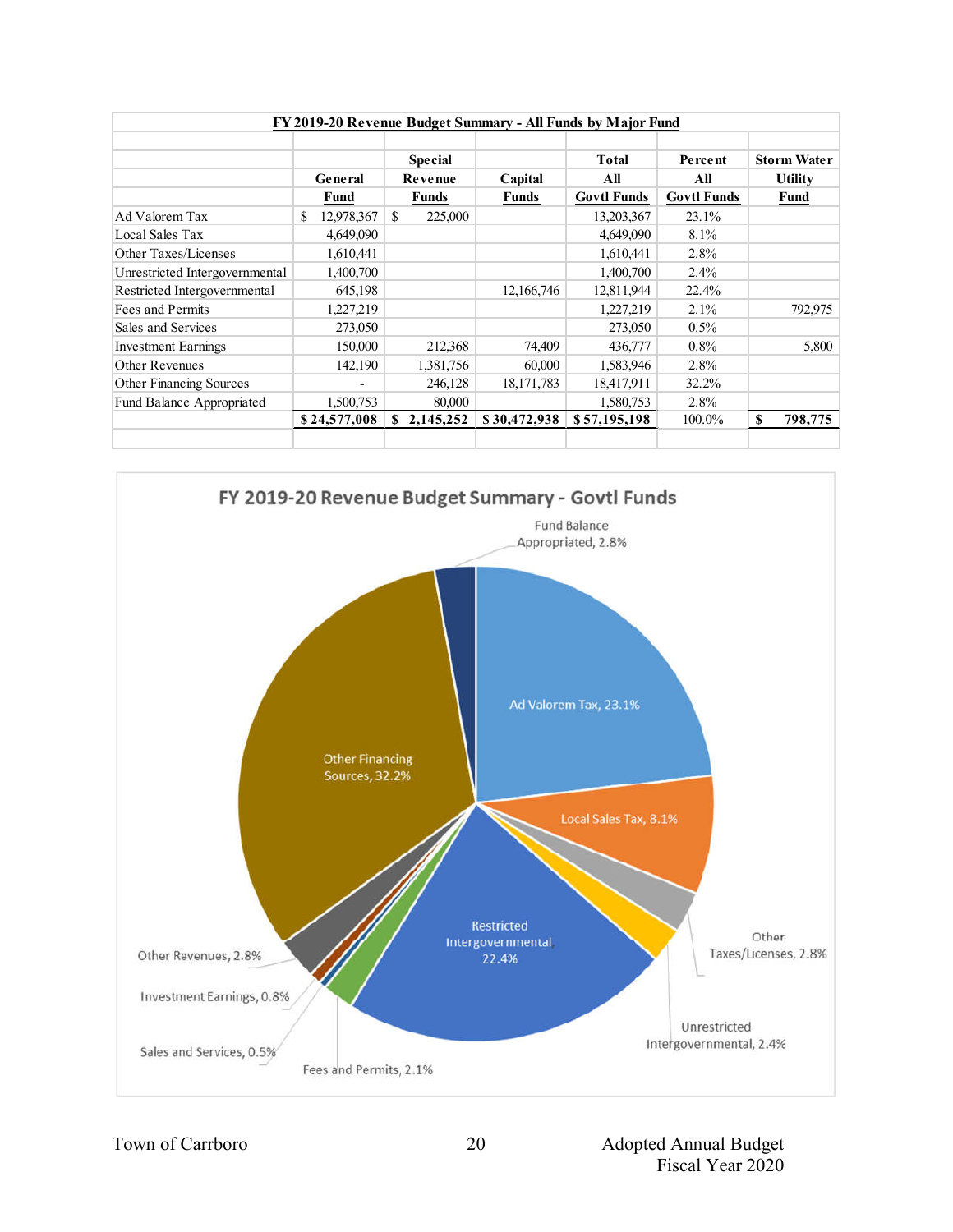|                                                            | General                                                                                                                                                                                                                                                 | <b>Special</b><br>Revenue                                                                                                                                                                                                                              |                                                                                                                  | <b>Total</b>                                                                                                                                                                                                                           |                                                                                                                                                                                                                                                                                 | <b>Storm Water</b>           |
|------------------------------------------------------------|---------------------------------------------------------------------------------------------------------------------------------------------------------------------------------------------------------------------------------------------------------|--------------------------------------------------------------------------------------------------------------------------------------------------------------------------------------------------------------------------------------------------------|------------------------------------------------------------------------------------------------------------------|----------------------------------------------------------------------------------------------------------------------------------------------------------------------------------------------------------------------------------------|---------------------------------------------------------------------------------------------------------------------------------------------------------------------------------------------------------------------------------------------------------------------------------|------------------------------|
|                                                            |                                                                                                                                                                                                                                                         |                                                                                                                                                                                                                                                        |                                                                                                                  |                                                                                                                                                                                                                                        |                                                                                                                                                                                                                                                                                 |                              |
|                                                            |                                                                                                                                                                                                                                                         |                                                                                                                                                                                                                                                        |                                                                                                                  | All                                                                                                                                                                                                                                    |                                                                                                                                                                                                                                                                                 | <b>Utility</b>               |
|                                                            | Fund                                                                                                                                                                                                                                                    | <b>Funds</b>                                                                                                                                                                                                                                           | Capital<br><b>Funds</b>                                                                                          | <b>Govtl Funds</b>                                                                                                                                                                                                                     |                                                                                                                                                                                                                                                                                 | <b>Fund</b>                  |
| Mayor and Board of Aldermen                                | \$<br>371,261                                                                                                                                                                                                                                           |                                                                                                                                                                                                                                                        |                                                                                                                  | S<br>371,261                                                                                                                                                                                                                           |                                                                                                                                                                                                                                                                                 |                              |
|                                                            |                                                                                                                                                                                                                                                         |                                                                                                                                                                                                                                                        |                                                                                                                  |                                                                                                                                                                                                                                        |                                                                                                                                                                                                                                                                                 |                              |
|                                                            |                                                                                                                                                                                                                                                         |                                                                                                                                                                                                                                                        |                                                                                                                  |                                                                                                                                                                                                                                        |                                                                                                                                                                                                                                                                                 |                              |
| Town Manager                                               | 562,914                                                                                                                                                                                                                                                 | \$                                                                                                                                                                                                                                                     |                                                                                                                  | 921,414                                                                                                                                                                                                                                |                                                                                                                                                                                                                                                                                 |                              |
| Economic and Community Development                         | 251,371                                                                                                                                                                                                                                                 | 788,656                                                                                                                                                                                                                                                |                                                                                                                  | 1,040,027                                                                                                                                                                                                                              |                                                                                                                                                                                                                                                                                 |                              |
|                                                            | 150,975                                                                                                                                                                                                                                                 |                                                                                                                                                                                                                                                        |                                                                                                                  | 150,975                                                                                                                                                                                                                                |                                                                                                                                                                                                                                                                                 |                              |
|                                                            | 1,248,854                                                                                                                                                                                                                                               |                                                                                                                                                                                                                                                        |                                                                                                                  | 1,248,854                                                                                                                                                                                                                              |                                                                                                                                                                                                                                                                                 |                              |
| Human Resources                                            | 625,752                                                                                                                                                                                                                                                 |                                                                                                                                                                                                                                                        |                                                                                                                  | 625,752                                                                                                                                                                                                                                |                                                                                                                                                                                                                                                                                 |                              |
| <b>Information Technology</b>                              | 1,738,777                                                                                                                                                                                                                                               |                                                                                                                                                                                                                                                        | \$<br>250,000                                                                                                    | 1,988,777                                                                                                                                                                                                                              |                                                                                                                                                                                                                                                                                 |                              |
|                                                            | 3,931,908                                                                                                                                                                                                                                               |                                                                                                                                                                                                                                                        | 148,841                                                                                                          | 4,080,749                                                                                                                                                                                                                              |                                                                                                                                                                                                                                                                                 |                              |
|                                                            | 3,087,637                                                                                                                                                                                                                                               |                                                                                                                                                                                                                                                        | 314,924                                                                                                          | 3,402,561                                                                                                                                                                                                                              |                                                                                                                                                                                                                                                                                 |                              |
|                                                            | 1,649,897                                                                                                                                                                                                                                               | 70,000                                                                                                                                                                                                                                                 | 4,862,866                                                                                                        | 6,582,763                                                                                                                                                                                                                              |                                                                                                                                                                                                                                                                                 |                              |
| Transportation                                             |                                                                                                                                                                                                                                                         |                                                                                                                                                                                                                                                        |                                                                                                                  |                                                                                                                                                                                                                                        |                                                                                                                                                                                                                                                                                 |                              |
|                                                            |                                                                                                                                                                                                                                                         |                                                                                                                                                                                                                                                        |                                                                                                                  |                                                                                                                                                                                                                                        |                                                                                                                                                                                                                                                                                 |                              |
|                                                            |                                                                                                                                                                                                                                                         |                                                                                                                                                                                                                                                        |                                                                                                                  |                                                                                                                                                                                                                                        |                                                                                                                                                                                                                                                                                 |                              |
| Non-Departmental                                           |                                                                                                                                                                                                                                                         |                                                                                                                                                                                                                                                        | 792,814                                                                                                          |                                                                                                                                                                                                                                        |                                                                                                                                                                                                                                                                                 |                              |
|                                                            |                                                                                                                                                                                                                                                         |                                                                                                                                                                                                                                                        | 55,200                                                                                                           |                                                                                                                                                                                                                                        |                                                                                                                                                                                                                                                                                 |                              |
|                                                            |                                                                                                                                                                                                                                                         |                                                                                                                                                                                                                                                        |                                                                                                                  |                                                                                                                                                                                                                                        |                                                                                                                                                                                                                                                                                 | 798,775                      |
|                                                            |                                                                                                                                                                                                                                                         |                                                                                                                                                                                                                                                        |                                                                                                                  |                                                                                                                                                                                                                                        |                                                                                                                                                                                                                                                                                 | 798,775                      |
|                                                            |                                                                                                                                                                                                                                                         |                                                                                                                                                                                                                                                        |                                                                                                                  |                                                                                                                                                                                                                                        |                                                                                                                                                                                                                                                                                 |                              |
|                                                            |                                                                                                                                                                                                                                                         |                                                                                                                                                                                                                                                        |                                                                                                                  |                                                                                                                                                                                                                                        |                                                                                                                                                                                                                                                                                 |                              |
|                                                            |                                                                                                                                                                                                                                                         |                                                                                                                                                                                                                                                        |                                                                                                                  |                                                                                                                                                                                                                                        |                                                                                                                                                                                                                                                                                 |                              |
|                                                            |                                                                                                                                                                                                                                                         |                                                                                                                                                                                                                                                        |                                                                                                                  |                                                                                                                                                                                                                                        |                                                                                                                                                                                                                                                                                 |                              |
|                                                            |                                                                                                                                                                                                                                                         |                                                                                                                                                                                                                                                        |                                                                                                                  |                                                                                                                                                                                                                                        |                                                                                                                                                                                                                                                                                 |                              |
|                                                            |                                                                                                                                                                                                                                                         |                                                                                                                                                                                                                                                        |                                                                                                                  |                                                                                                                                                                                                                                        |                                                                                                                                                                                                                                                                                 |                              |
|                                                            |                                                                                                                                                                                                                                                         |                                                                                                                                                                                                                                                        |                                                                                                                  |                                                                                                                                                                                                                                        |                                                                                                                                                                                                                                                                                 |                              |
|                                                            |                                                                                                                                                                                                                                                         |                                                                                                                                                                                                                                                        |                                                                                                                  |                                                                                                                                                                                                                                        |                                                                                                                                                                                                                                                                                 |                              |
|                                                            |                                                                                                                                                                                                                                                         |                                                                                                                                                                                                                                                        |                                                                                                                  |                                                                                                                                                                                                                                        |                                                                                                                                                                                                                                                                                 | 798,775                      |
|                                                            |                                                                                                                                                                                                                                                         |                                                                                                                                                                                                                                                        |                                                                                                                  |                                                                                                                                                                                                                                        |                                                                                                                                                                                                                                                                                 | 798,775                      |
|                                                            |                                                                                                                                                                                                                                                         |                                                                                                                                                                                                                                                        |                                                                                                                  |                                                                                                                                                                                                                                        |                                                                                                                                                                                                                                                                                 |                              |
| Non-Departmental,<br>3.6%<br>Recreation and<br>Parks, 7.4% |                                                                                                                                                                                                                                                         | Storm Water<br>Utility, 1.5%                                                                                                                                                                                                                           | General<br>12.1%                                                                                                 |                                                                                                                                                                                                                                        |                                                                                                                                                                                                                                                                                 |                              |
|                                                            | <b>Advisory Boards</b><br>Governance Support<br><b>Recreation and Parks</b><br>Storm Water Utility<br><b>Total Expenditure Budget</b><br><b>General Government</b><br>Transportation<br>Recreation and Parks<br>Non-Departmental<br>Storm Water Utility | 29,950<br>657,052<br>2,002,600<br>3,971,369<br>1,735,881<br>1,315,566<br>1,245,244<br>\$24,577,008<br>\$<br>5,636,906<br>7,019,545<br>1,649,897<br>2,002,600<br>3,971,369<br>1,735,881<br>1,315,566<br>1,245,244<br>\$24,577,008<br>Debt Service, 2.2% | 358,500<br>928,096<br>\$2,145,252<br>1,147,156<br>\$<br>70,000<br>928,096<br>L.<br>$\blacksquare$<br>\$2,145,252 | 288,000<br>21,198,147<br>2,562,146<br>\$30,472,938<br>\$<br>250,000<br>463,765<br>4,862,866<br>288,000<br>21,198,147<br>2,562,146<br>792,814<br>55,200<br>\$30,472,938<br>FY 2019-20 Expense Budget Summary - All Funds<br>Government, | 29,950<br>657,052<br>2,290,600<br>26,097,612<br>4,298,027<br>2,108,380<br>1,300,444<br>\$57,195,198<br>S<br>7,034,062<br>7,483,310<br>6,582,763<br>2,290,600<br>26,097,612<br>4,298,027<br>2,108,380<br>1,300,444<br>\$57,195,198<br>Public Safety,<br>12.9%<br>Planning, 11.4% | \$<br>S<br>\$<br>$\mathbf S$ |

Town of Carrboro **Adopted Annual Budget** 21 Adopted Annual Budget Fiscal Year 2020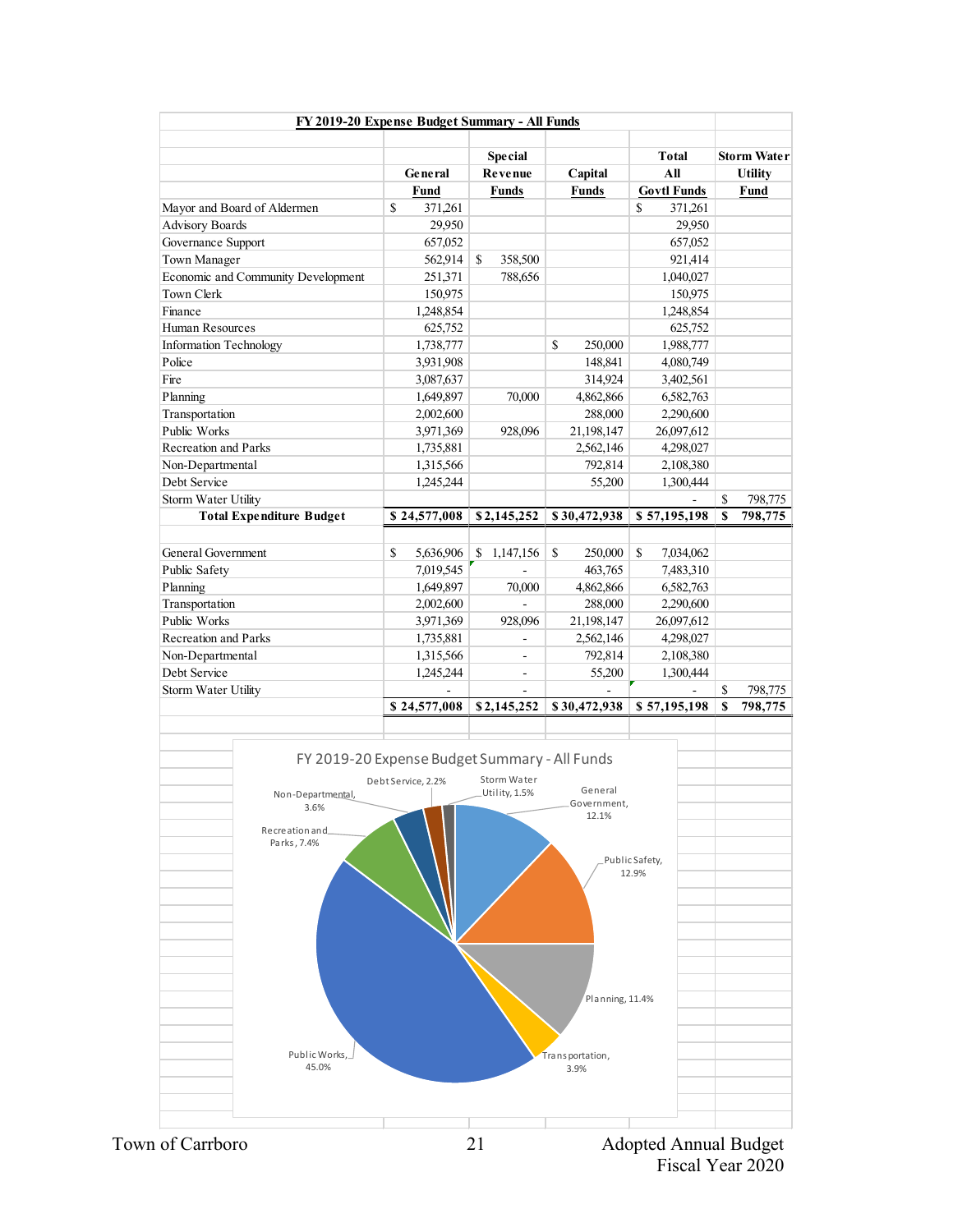A motion was made by Alderman Gist, seconded by Alderman Haven-O'Donnell, that the following ordinance be approved:

### ANNUAL BUDGET ORDINANCE FY 2019-20 Town of Carrboro, North Carolina **Ordinance No.22/2019-20**

WHEREAS, the recommended budget for FY 2019-20 was submitted to the Board of Aldermen on May 7, 2019 by the Town Manager pursuant to G.S. 159-11 and filed with the Town Clerk pursuant to G.S. 159-12;

WHEREAS, on May 28, 2019, the Board of Aldermen held a public hearing on the budget pursuant to G.S. 159-12;

WHEREAS, on June 18, 2019, the Board of Aldermen adopted a budget ordinance making appropriations and levying taxes in such sums as the Board of Aldermen considers sufficient and proper in accordance with G.S. 159-13:

BE IT ORDAINED BY THE BOARD OF ALDERMEN OF THE TOWN OF CARRBORO. NORTH CAROLINA:

#### **ARTICLE I - GENERALL FUND**

#### **Section 1. General Fund Appropriations**

The General Fund is the Town of Carrboro's operating account. The following amounts are hereby appropriated by function for the operation of the Town and its activities for the fiscal year beginning July 1, 2019 and ending June 30, 2020:

| <b>GENERAL GOVERNMENT</b>        |               | \$ | 5,636,906  |
|----------------------------------|---------------|----|------------|
| Mayor & Board of Aldermen        | S<br>371,261  |    |            |
| Advisory Boards                  | 29,950<br>S   |    |            |
| Governance Support               | 657,052<br>\$ |    |            |
| Town Manager                     | 562,914<br>S  |    |            |
| Economic & Community Development | s<br>251,371  |    |            |
| Town Clerk                       | 150,975<br>S  |    |            |
| Finance                          | \$1,248,854   |    |            |
| Human Resources                  | 625,752<br>s  |    |            |
| Information Technology           | \$1,738,777   |    |            |
| <b>PUBLIC SAFETY</b>             |               | \$ | 7,019,545  |
| Police                           | \$3,931,908   |    |            |
| Fire                             | \$3,087,637   |    |            |
| <b>PLANNING</b>                  |               | \$ | 1,649,897  |
| <b>TRANSPORTATION</b>            |               | \$ | 2,002,600  |
| <b>PUBLIC WORKS</b>              |               | \$ | 3,971,369  |
| <b>RECREATION &amp; PARKS</b>    |               | \$ | 1,735,881  |
| NONDEPARTMENTAL                  |               | \$ | 1,315,566  |
| <b>DEBT SERVICE</b>              |               | s  | 1,245,244  |
| <b>TOTAL GENERAL</b>             |               | \$ | 24,577,008 |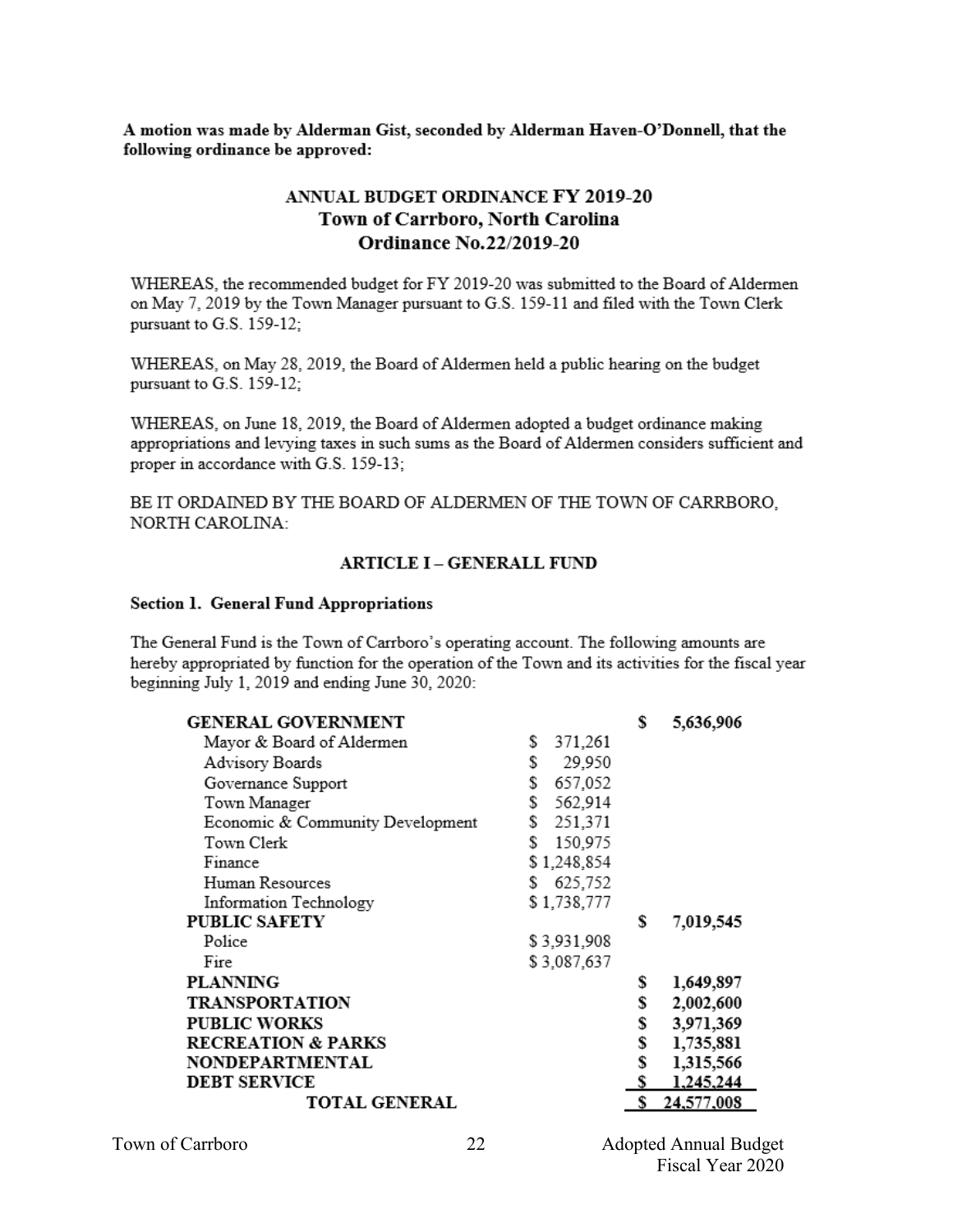### **Section 2. General Fund Revenues**

It is estimated that revenues from the following major sources will be available during the fiscal year beginning July 1, 2019 and ending June 30, 2020 to meet the general fund expenditures:

| Ad Valorem Tax             | \$ | 12,978,367 |
|----------------------------|----|------------|
| Local Sales Tax            |    | 4,649,090  |
| Other Taxes/Licenses       |    | 1,610,441  |
| Intergovernmental          |    | 2,045,898  |
| Fees and Permits           |    | 1,227,219  |
| Sales and Services         |    | 273,050    |
| <b>Investment Earnings</b> |    | 150,000    |
| Other Revenues             |    | 142,190    |
| Other Financing Sources    |    | 1,500,753  |
| <b>Total General Fund</b>  | S  | 24,577,008 |

### **ARTICLE II - AFFORDABLE HOUSING FUND**

### Section 1. Affordable Housing Fund Appropriation

The Affordable Housing Fund is a special revenue fund created by the Town to increase the stock of affordable, safe and decent housing within the Town and its' planning jurisdiction. The following amounts are hereby appropriated for Affordable Housing Fund activities:

| Community Home Trust              | S  | 73,783  |
|-----------------------------------|----|---------|
| Center for Community Self Help    | S  | 20,000  |
| Home Consortium Match             | S  | 13,545  |
| Human Services Grants             | \$ | 21,000  |
| Partnership to End Homelessness   | \$ | 35,232  |
| Deferred Loan Expense             | \$ | 20,000  |
| Affordable Housing Advisory Board | S  | 500     |
| Critical Home Repair              | S  | 90,000  |
| Rental Deposits Program           | S  | 6,000   |
| Acquisition and Development       | S  | 68,000  |
| Unexpended Reserves               | S  | 10,440  |
| <b>TOTAL APPROPRIATION</b>        |    | 358,500 |

#### Section 2. Affordable Housing Fund Revenues

There is hereby levied a tax rate of \$ .0100 (1 cent) on each one hundred dollars (\$100) valuation of taxable property as listed for taxes on January 1, 2019 that shall be devoted solely to the affordable housing activities noted above.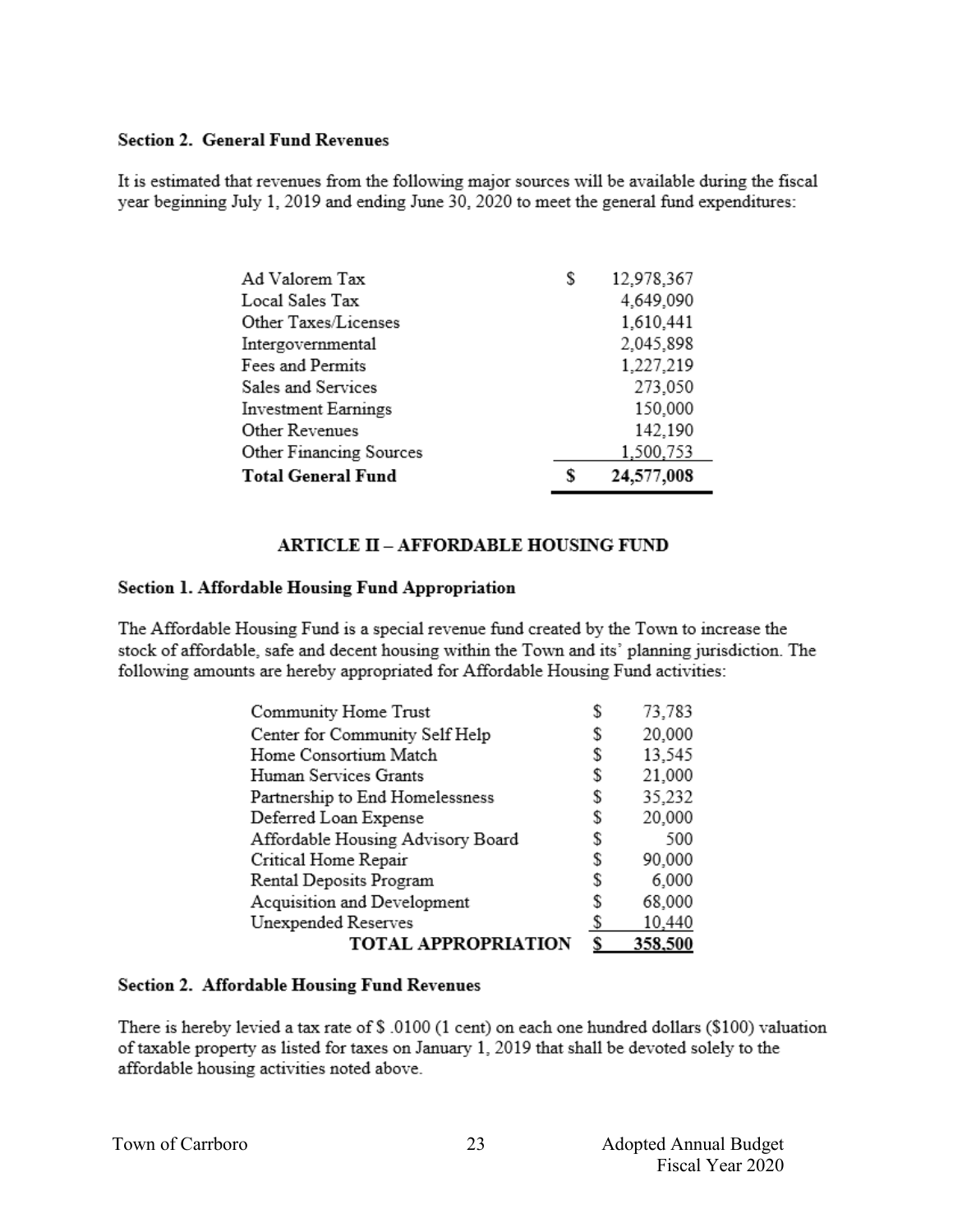### **ARTICLE III - CAPITAL PROJECTS**

Pursuant to GS 159-13.2, the Board of Aldermen may authorize and budget for capital projects and multi-year special revenue funds in its annual budget or project ordinance. The project ordinance shall clearly identify the project and authorize its undertaking, identify the revenues that will finance the project, and make the appropriations necessary to complete the project.

### **ARTICLE IV – STORMWATER UTILITY ENTERPRISE FUND**

### Section 1. Stormwater Utility Enterprise Fund

The Stormwater Utility Enterprise Fund was created for the purpose of comprehensively addressing stormwater management and flooding issues throughout the Town, including making sure the Town stays in compliance with state and federal rules and regulations. A total of \$798,775 is appropriated for stormwater activities.

### **Section 2. Revenues for Stormwater Utility Enterprise Fund**

Revenues to support stormwater activities are generated through the rate structure established in the Town Code, Chapter 18, Article II, Section 18-6. Unexpended budget amounts from fiscal year 2018-19 may be carried forward to fiscal year 2019-20.

### **ARTICLE V - MISCELLANEOUS FEES AND CHARGES**

Charges for services and fees by Town Departments are levied in the amounts set forth in the Miscellaneous Fees and Charges Schedule as adopted by the Board of Aldermen.

# **ARTICLE VI - GENERAL AUTHORITIES**

Section 1. The following authorities shall apply:

- a. The Town Manager may transfer funds between departments and functions within the General Fund for pay adjustments; service level benefits; law enforcement separation allowance; unemployment insurance; retiree, dependent, health insurance benefits; and, for any other purpose deemed necessary by the Town Manager without further action by the Board.
- b. The Town Manager may transfer funds within departments and functions.
- c. When unassigned fund balance exceeds 35% in the General Fund, the Town Manager, in accordance with the Town's Fund Balance Policy, may set aside an amount in assigned fund balance for transfer to the Capital Projects Fund for future projects.
- d. All funds encumbered or designated within fund balance for expenditures as confirmed in the annual audit for the year ending June 30, 2019 shall be reappropriated to the Fiscal Year 2019-20 Adopted Budget without further action by the Board.
- e. The Finance Officer may approve transfer requests between programs or organizational units within the adopted general fund budget.

| Town of Carrboro |
|------------------|
|------------------|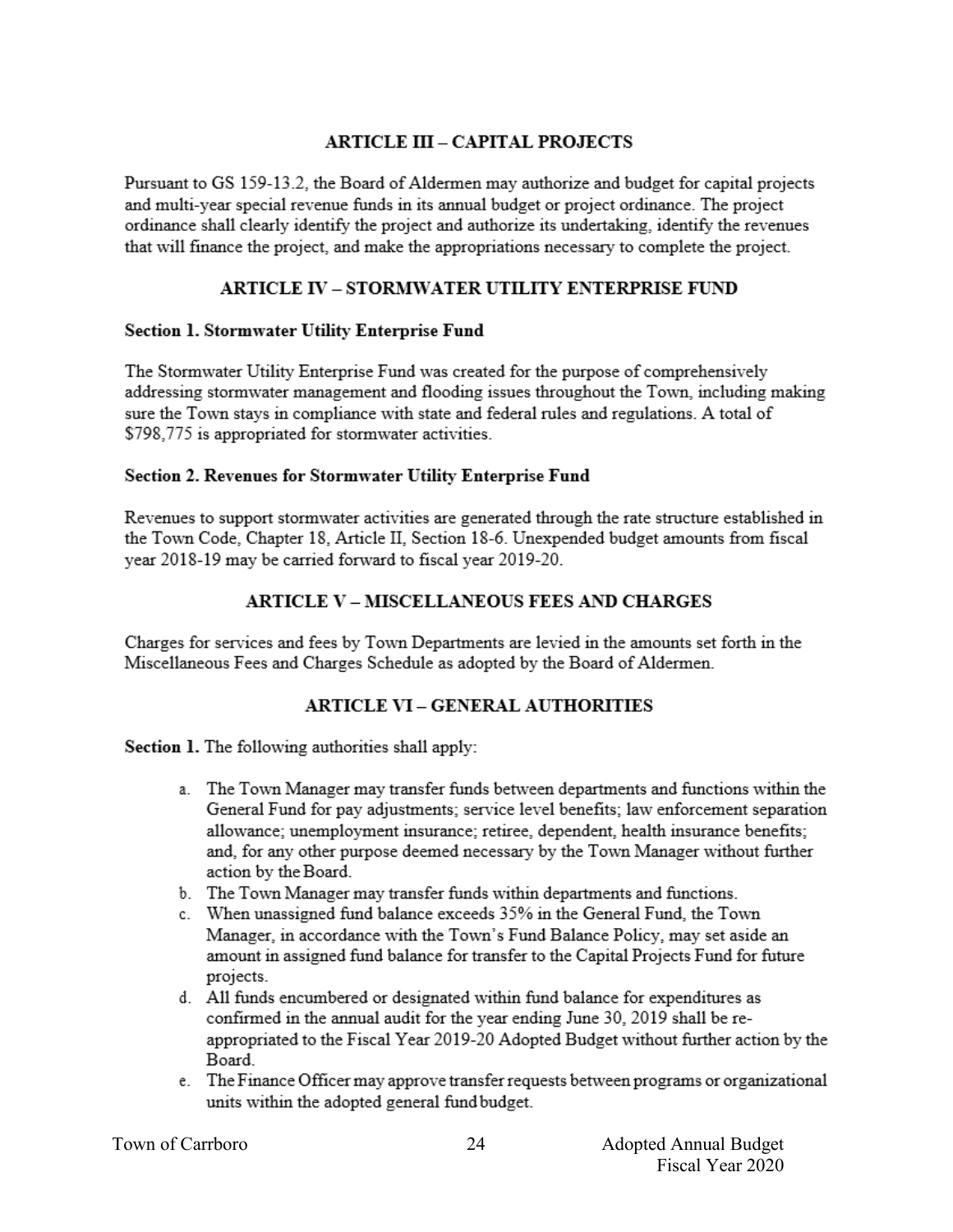- f. Transfers between Funds may be authorized only by the Board of Aldermen.
- g. The Orange County Tax Collector, is authorized, empowered, and commanded to collect the taxes set forth in the tax records filed in the office of the Orange County Tax Assessor, and in the tax receipts herewith delivered to the Tax Collector, in the amounts and from the taxpayers likewise set forth. Such taxes are hereby declared to be a first lien upon all real property of the respective taxpayers in the County of Orange. This section of the ordinance shall be a full and sufficient authority to direct. require, and enable the Orange County Tax Collector to levy on and sell any real or personal property of such taxpayers, for and on account thereof, in accordance with law.
- h. Pursuant to NCGS 160A-314.1 and 160A-317 the Town of Carrboro authorizes Orange County to provide recycling collection services within the Town and to impose and administer a basic annual services fee per household for recycling services and a solid waste convenience center fee for residents within the Town.
- i. Under GS143-64.32, architectural, engineering, and surveying services with fees less than thirty thousand dollars (\$30,000) may be exempt from the RFQ (Request for Oualification) process.

Section 2. There is hereby levied the following rates of tax on each one hundred dollars (\$100) valuation of taxable property as listed for taxes as of January 1, 2019 for the purpose of raising the revenue constituting the general property taxes as set forth in the foregoing estimates of revenue (Article I, Section 2), to finance the foregoing General Fund appropriations (Article I, Section 1). One cent of the total tax rate shall be devoted exclusively to the Affordable Housing Fund

| Affordable Housing Fund\$.0100 |  |
|--------------------------------|--|
| Total Tax Rate  \$.5994        |  |

Section 3. The Finance Officer shall distribute property tax collections to the appropriate fund(s) at least monthly as levied in Article I, Section 2 above.

Section 4. In accordance with G.S. 159-13, a copy of this ordinance shall be filed with the Town Manager, the Finance Officer, and the Town Clerk.

### This the 18th day of June, 2019.

### The motion carried by the following vote:

Aye: Mayor Lydia Lavelle, Alderman Bethany Chaney, Alderman Barbara Foushee, Alderman Jacquelyn Gist, Alderman Randee Haven-O'Donnell, Alderman Damon Seils

Noes: Alderman Sammy Slade